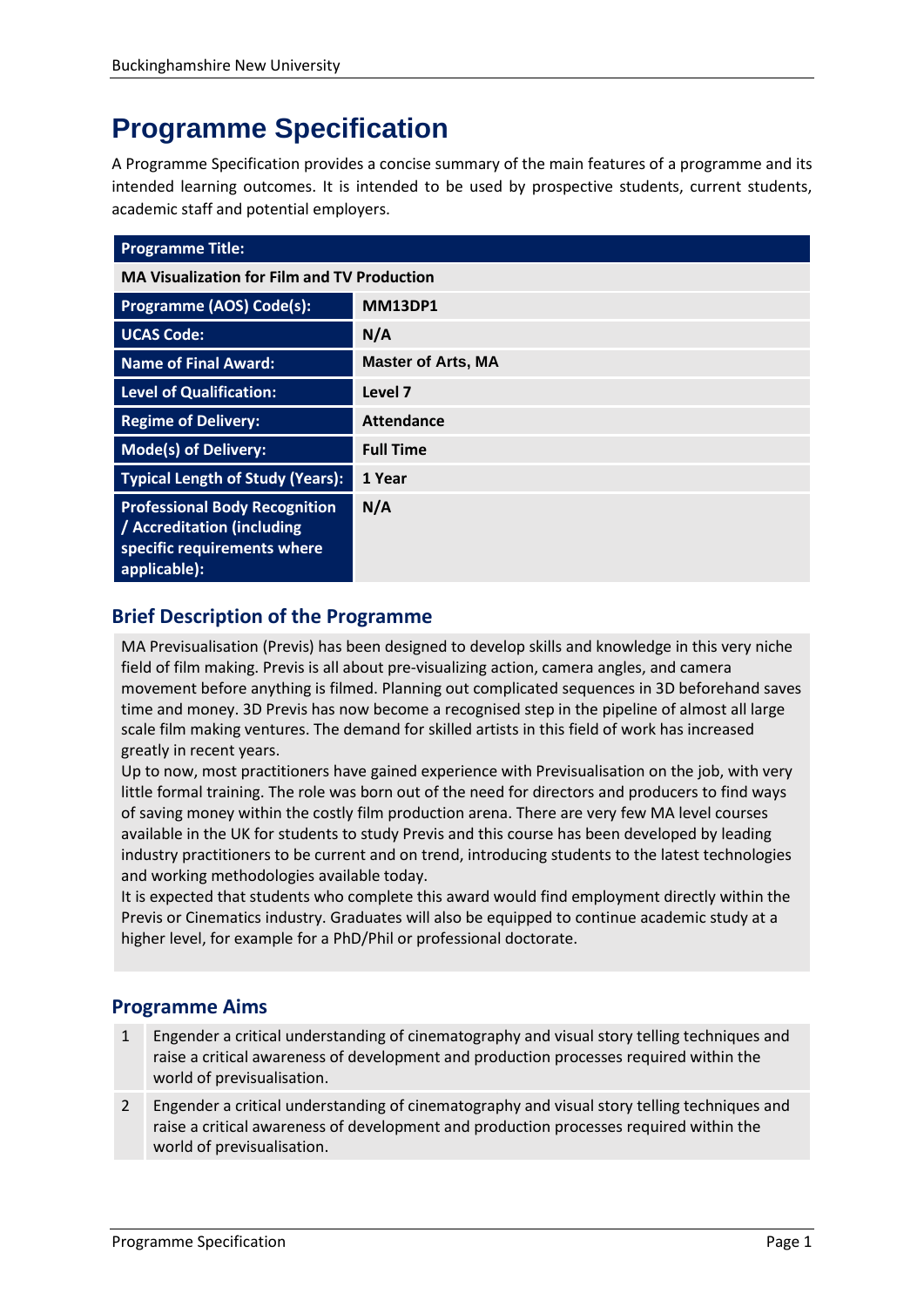- 3 Engender a critical understanding of cinematography and visual story telling techniques and raise a critical awareness of development and production processes required within the world of previsualisation.
- 4 Develop conceptual understanding that enables the student to evaluate methodologies employed within previsualisation and related industries and to develop critiques of them.

# **Programme Learning Outcomes**

The Bucks Graduate Attributes focus on the development of innovative leaders in professional and creative capacities, who are equipped to operate in the 21st Century labour market and make a positive impact as global citizens. The attributes are developed through the programme.

#### **ID Learning Outcome**

On successful completion of the programme a graduate will be able to:

#### **Graduate Attribute: Knowledge and its application (K)**

- K1 Demonstrate a thorough knowledge and understanding of all previsualisation processes and techniques currently practised in the previsualisation Industry
- K2 Demonstrate the knowledge and understanding required to manage complex technical and creative challenges both systematically and creatively.
- K3 Communicate the outcomes, processes and conclusions of practical and theoretical work clearly to specialist and non-specialist audiences, both within the previsualisation industry and beyond.

#### **Graduate Attribute: Creativity (C)**

- C1 Demonstrate self-direction and originality in tackling and solving creative and technical problems, both in the context of working as a freelance previsualisation professional and in other creative industry employment contexts.
- C2 Deploy critical self-evaluation in relation to own creative output.
- C3 Use established techniques of research and enquiry to inform their practical approach to storytelling for previsualisation.

C4 Systematically link critique of own creative works to the practice of revision and editing.

#### **Graduate Attribute: Social and ethical awareness and responsibility (S)**

- S1 Demonstrate a broader industrial and academic awareness of the context within which previsualisation artists practice their trade.
- S2 Demonstrate social and ethical awareness when critiquing creative industries, professional practices therein and research sources.
- S3 Demonstrate critical insight into strategies for targeting creative solutions to budgets.

#### **Graduate Attribute: Leadership and self-development (L)**

L1 Critically evaluate the relationship between research into and development of creative works.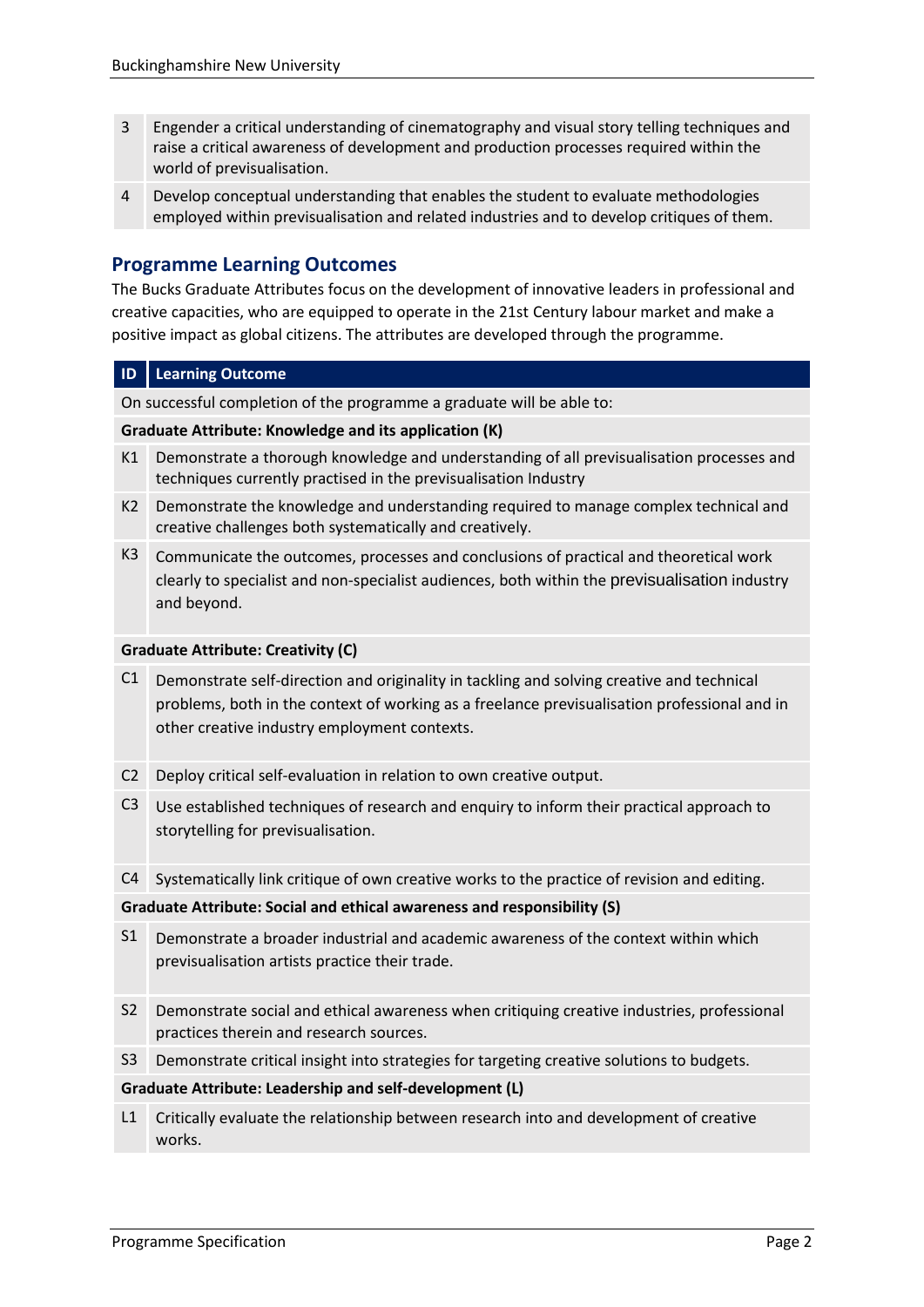- L2 Systematically adhere to industry standards in the development, production, distribution and promotion of confidential material and related intellectual properties
- L3 Produce work targeted to a variety of audiences.
- L4 Systematically appraise operational effectiveness of businesses within creative industries and how these interrelate.

#### **Programme Structure**

Programmes are structured in stages. The number of stages will vary depending on the mode (e.g. full-time, part-time), duration and location of study which will be detailed in the Programme Handbook.

Modules are set at a specific academic level and listed as either core (compulsory) or optional. The level indicates the relative academic difficulty which will increase through the programme. Passing modules will reward you with academic credit. The amount of credits will depend on the complexity of the module and the level of effort required, which is measured in 'notional learning hours'.

Our [Academic Advice webpages](https://bucks.ac.uk/students/academicadvice/course-structure-and-regulations/how-your-course-is-structured) provide more information on the structure of taught awards offered by the University.

*Please note: Not all option modules will necessarily be offered in any one year. Other option modules may also be introduced at a later stage enabling the programme to respond to sector developments.*

| Code         | <b>Module Title</b>             | <b>Credit</b> | Core $/$ | Compensable<br><b>Option</b>   (Normally Yes) |
|--------------|---------------------------------|---------------|----------|-----------------------------------------------|
| <b>FX701</b> | Fundamentals and motion capture | 30            | Core     | Yes                                           |
| <b>FX702</b> | Storytelling and emotion        | 30            | Core     | Yes                                           |
| <b>FX703</b> | Virtual previsualisation        | 30            | Core     | Yes                                           |
| <b>FX704</b> | Post-visualisation              | 30            | Core     | Yes                                           |
| <b>FX705</b> | Production project              | 60            | Core     | No                                            |

#### **Level Seven**

# **Learning and Teaching Activities**

Please see the [Academic Advice pages](https://bucks.ac.uk/students/academicadvice/course-structure-and-regulations/learning-and-teaching-activities) for a description of learning and teaching activities that are recognised by the University. Detailed information on this specific programme is outlined below: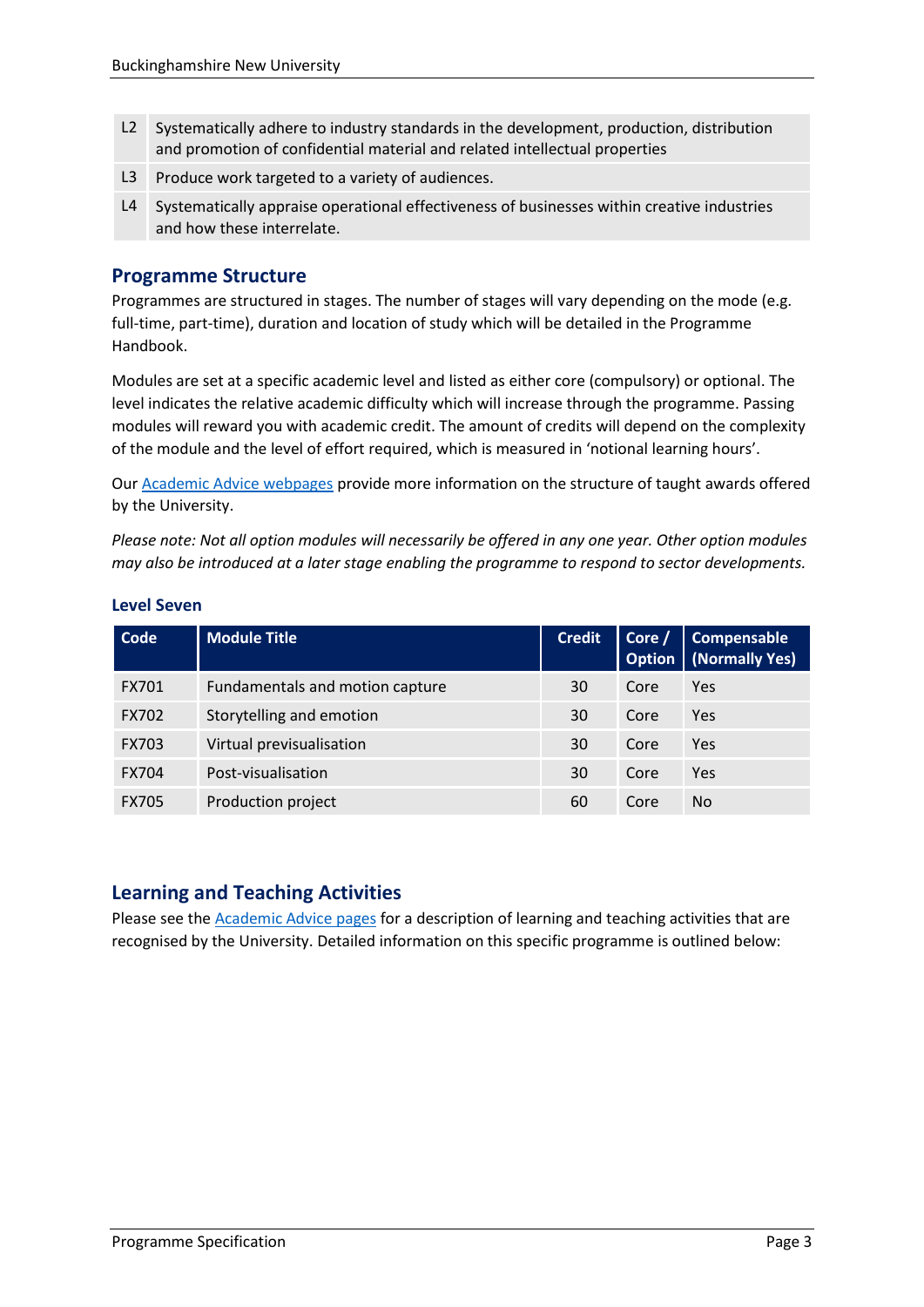The MA Previs degree incorporates a wide variety of teaching and learning methods:

- Traditional lectures and seminars where we aim to create an ambience where students can express themselves in any form and understand the nature of working in the industry. Students will be challenged to defend their story telling choices in front of the group, as well as assessing other students work, making them aware of the importance of cultivating their own artist voice.
- Students will work individually and collaboratively to develop their previz projects.
- Workshop-based classes, where students will work to tight deadlines to present their projects and have regular dallies sessions.
- Professional master-classes, and related that may not fit into regular timetabled hours but require independent learning and studio practice, in the form of:
	- Wider reading and preparation for lectures.
	- Critiquing colleagues' work.
	- Visualisation of proposed material.
- Students will also experience visits to outside institutions to better prepare themselves for the research activities proposed in the programme.

During the degree, learning will include (but will not be limited to):

- Presentation skills
- Value proposition
- Entrepreneurial skills

## **Additional Course Costs**

There are costs associated with all studies, additional to the tuition fee, which require consideration, when planning and budgeting for expenditure. Costs are indicative and for the total length of the course shown unless otherwise stated and will increase with inflation; depending on the programme they may include equipment, printing, project materials, study trips, placement activities, DBS and/or other security checks.

- Books on the module reading lists will be made available via the LRC at the High Wycombe campus. Students will be expected to cover the costs for any suggested reading and visual material such as books, films, and essays etc. that are not on the prescribed module reading lists.
- Each student will need a laptop or similar (tablet with keyboard etc.) in order to take notes and develop their work

## **Contact Hours**

1 unit of credit is the equivalent of 10 notional learning hours. Full time undergraduate students study 120 credits (1200 hours) and full-time postgraduate students study 180 credits (1800 hours) per year or 'stage' of the course.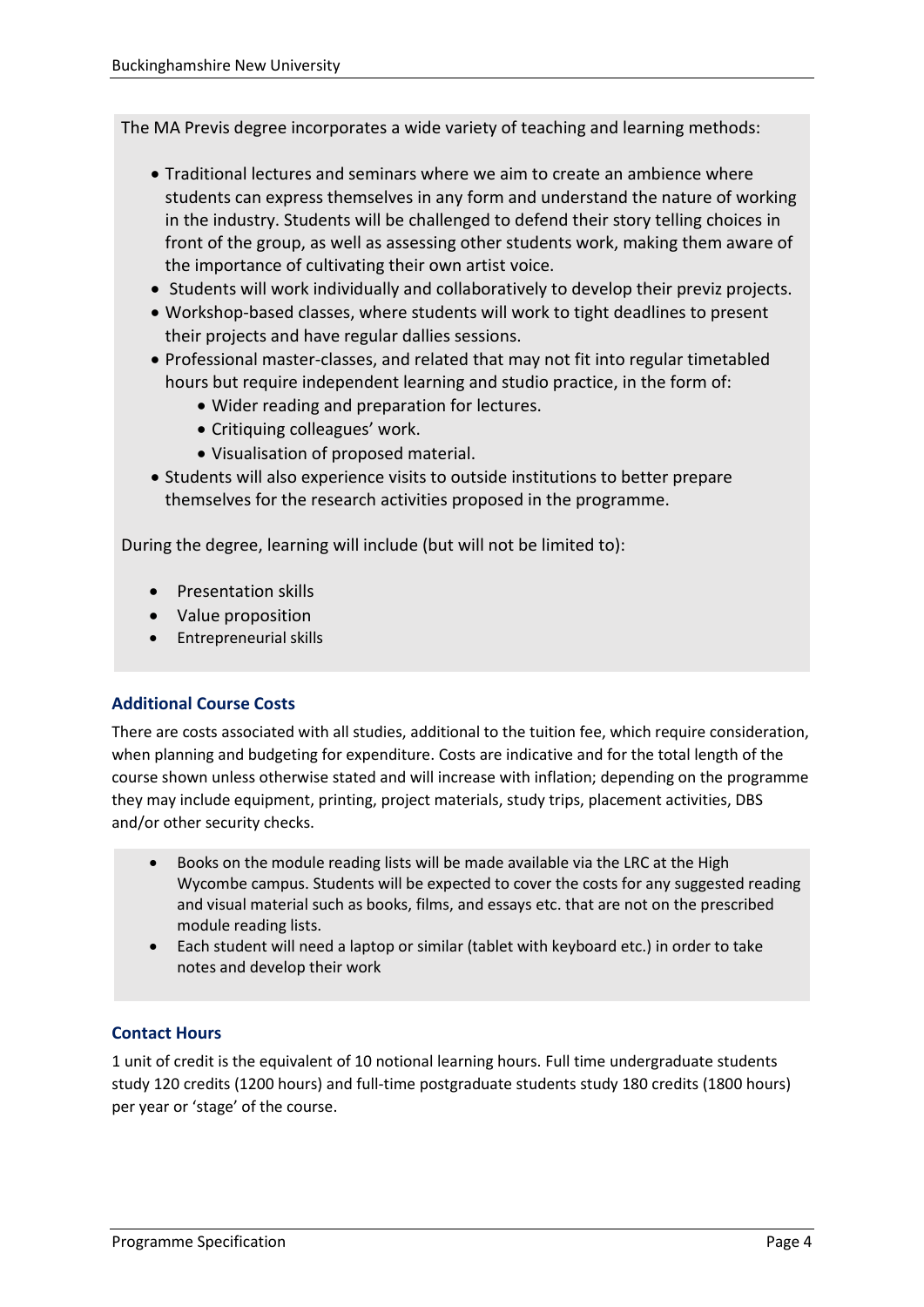| <b>Course Stage</b> | <b>Scheduled Activities</b><br>(Hours) | <b>Guided Independent</b><br><b>Study (Hours)</b> | <b>Placement / Study</b><br>Abroad / Work Based<br>Learning (Hours) |
|---------------------|----------------------------------------|---------------------------------------------------|---------------------------------------------------------------------|
| Year One            | 390                                    | 1410                                              |                                                                     |

# **Assessment Methods**

The [Assessment and Examination webpages](https://bucks.ac.uk/students/academicadvice/assessment-and-examination) provide further information on how assignments are marked and moderated, including a description of assessment activities. These also include further information about how feedback on assessed work is provided to students, including our commitment to ensure this is provided to students within 15 working days (the 'three-week turnaround').

The following assessment activities are used on this programme:

Essays – This will be mainly in the form of written documents, where students will be required to present research material in specific subjects and edit it to fit the desired outcomes. Students will be asked to write in depth about particular topics and questions and will be expected to draw upon and reference a wide range of evidence or sources to support the answer/s. Essays will be informed by contemporary theoretical discourse and evaluated under academic standards.

Journals– Students will be expected to keep learning journals in the form of written or video, of their research and processes on each module.

Presentation Assessment – Throughout the degree, students will be expected to produce coursework and present it to an industry panel, which will assess and mark it.

Practical Skills – Students will be challenged to produce industry-standard results with the time constraints imposed by industry. Students will be formatively assessed by industry professionals on the quality of their finished pieces throughout the degree.

Formative feedback on work in progress will be given by industry professionals, while summative assessment will be supported and undertaken by suitably qualified University appointed academic tutors.

## **Classification**

**Calculation of final award: The calculation of this award is L7= 100%**

For full details of assessment regulations for all taught programmes please refer to our [Results](https://bucks.ac.uk/students/academicadvice/results)  [webpages.](https://bucks.ac.uk/students/academicadvice/results) These include the criteria for degree classification.

# **Admissions Requirements**

Please see the [Application webpages](https://bucks.ac.uk/applying-to-bucks) for more information on how to apply, including a statement on how we support students from a variety of backgrounds. Please also see our general entry [requirements](https://bucks.ac.uk/applying-to-bucks/general-entry-requirements) for taught programmes. Applicants who do not meet our published entry requirements are encouraged to contact our admissions team for further advice and guidance.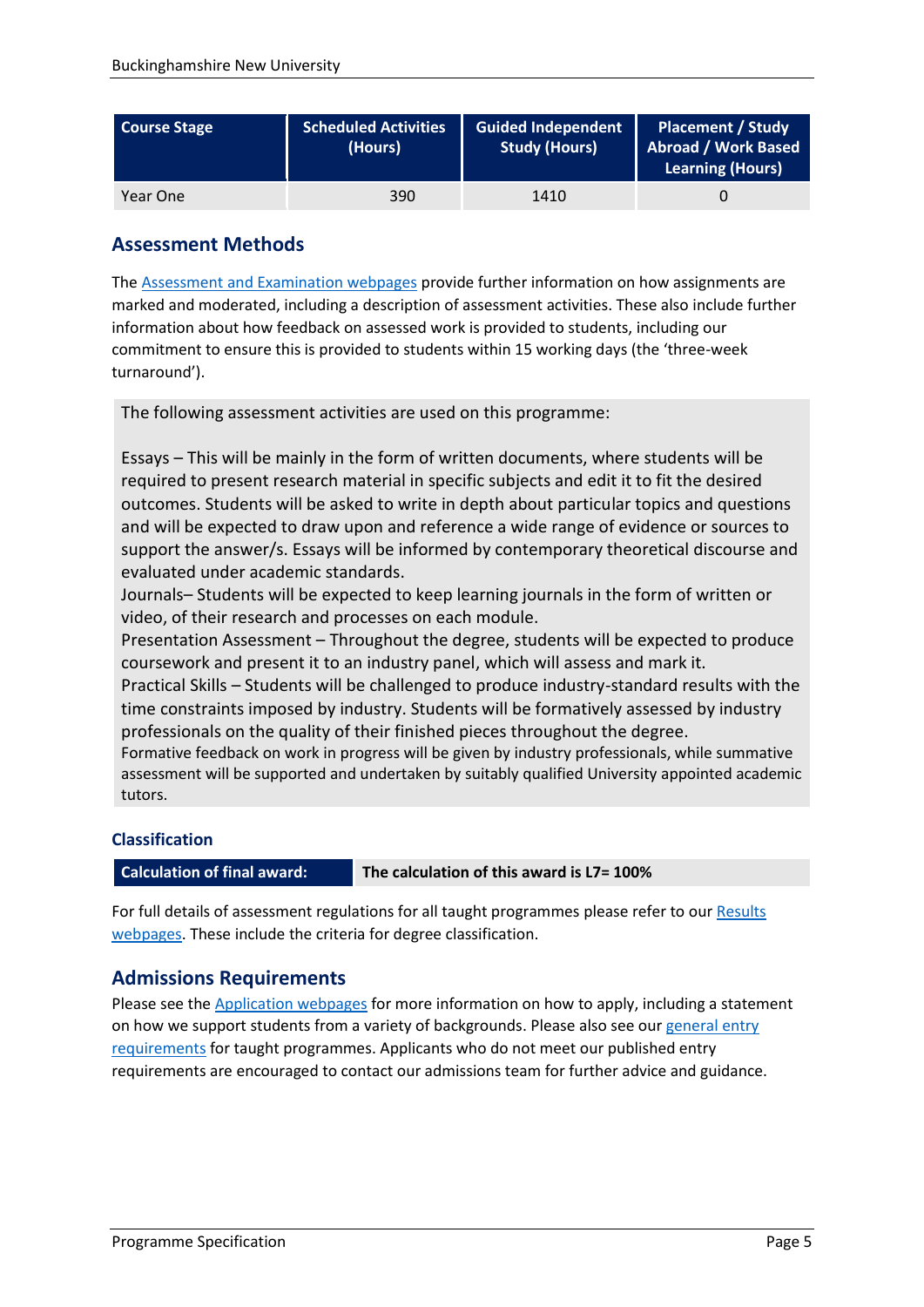#### **Typical applicant profile and any programme-specific entry requirements**

This course is aimed at graduates from relevant Bachelor's degree programmes, industry-based practitioners from related fields or those who can demonstrate some degree of accomplishment in this area and whose aim is to develop their skills with a view to reaching production standards required within the Previs industry. It would be expected that the students have a good basic understanding of 3D animation, modelling and texturing as well as experience using Maya before applying for this course.

Skills and knowledge of applicants will be assessed by the course team via interview, which will be mandatory for all applicants regardless of prior qualifications. Where applicants have achieved a relevant degree this will be a more straight forward process, whereby the interviewer will seek to confirm the suitability of the course to the applicant. Where there is no such prior qualification the interviewer will seek to ascertain the suitability of an applicant via scrutiny of both the quality of creative portfolio presented and the more academic credentials of the applicant as regards their suitability for Masters level study.

Applications are welcomed from students from all around the world with an interest in the film industry and a 3D background. If English is not the students first language, and IELTS score of 6.0 or equivalent is essential.

**Do applicants required a Disclosure and Barring Service (DBS) Check?**

# **No**

#### **Opportunities for students on successful completion of the programme**

Typical work opportunities for graduates would include:

- Previs artist in film
- Cinematics artist in games
- Post-viz artist
- Generalist 3D visual effects artist
- Virtual production artist

#### **Recognition of Prior Learning**

Previous study, professional and / or vocational experiences may be recognised as the equivalent learning experience and permit exemption from studying certain modules. Please refer to ou[r Credit](https://bucks.ac.uk/students/academicadvice/managing-your-studies/credit-accumulation)  [Accumulation webpages](https://bucks.ac.uk/students/academicadvice/managing-your-studies/credit-accumulation) for further guidance.

## **Student Support**

During the course of their studies, students will be supported in the following ways:

• At the start of their studies all students will receive a full **induction** to the programme which will include introduction to the staff responsible for delivering the course, and access to library and IT facilities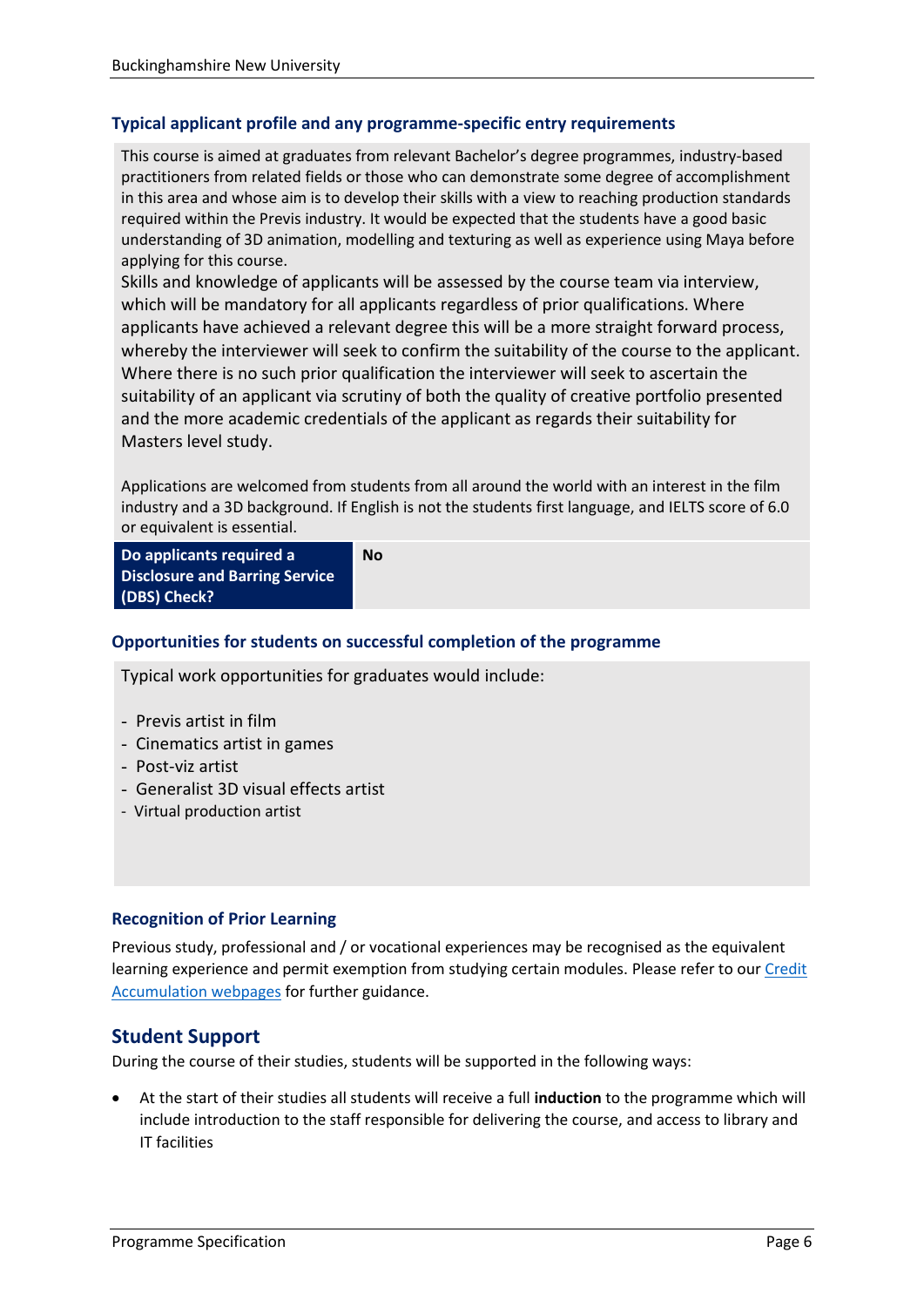- The **Programme Handbook** will outline the exact nature of the course and how it is structured, including the availability of option modules
- Each student will be allocated a **Personal Tutor** who will support their academic development, be able to advise and guide them with their studies and, where necessary, give advice on study options
- Students will be able to access our full range of **support services**, including the Learning Development Unit for skills and study support, the Library, the Careers and Employability Team, Student Finance Team, Accommodation and Counselling Services

#### **Programme specific support (if applicable)**

N/A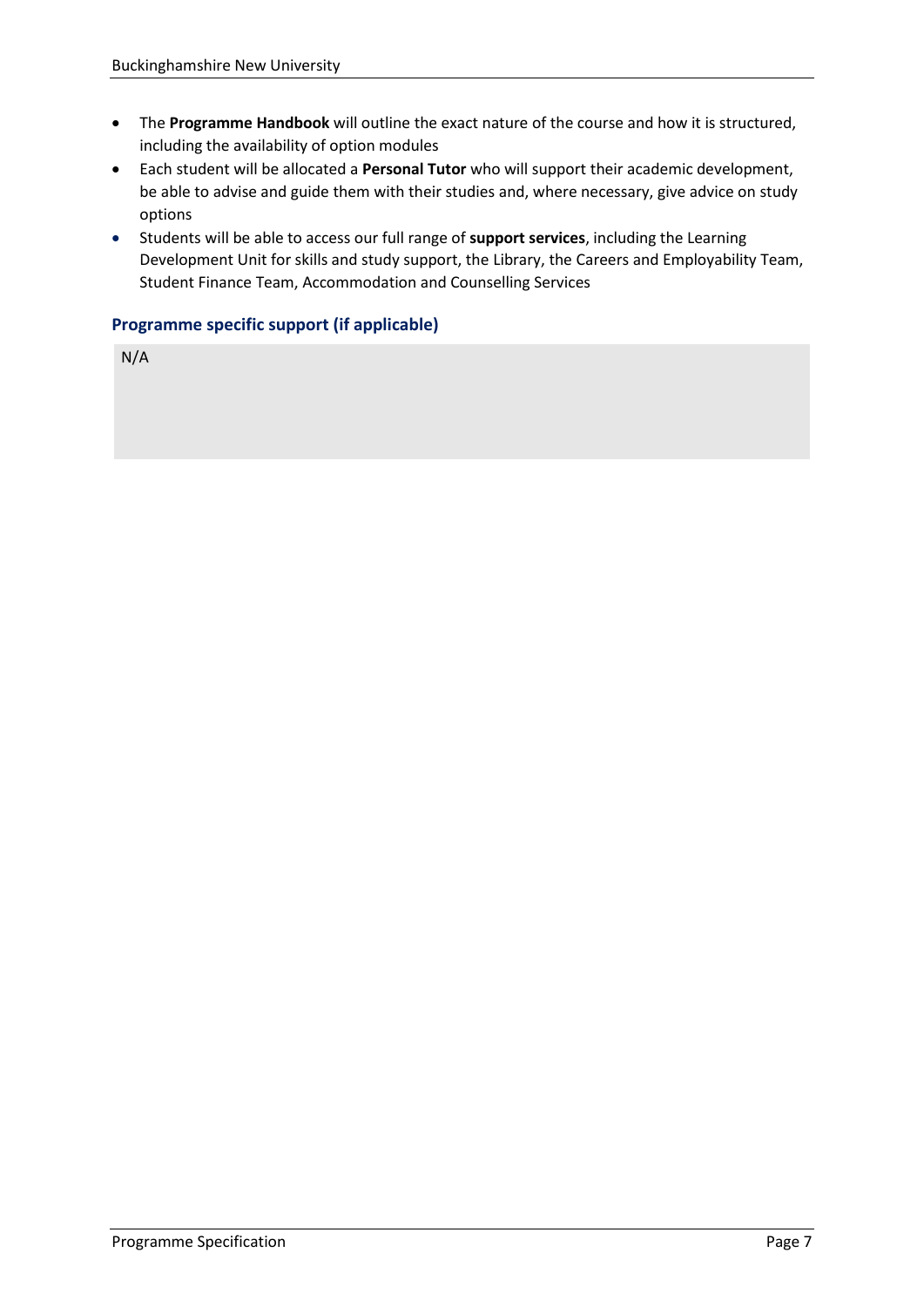# **Appendices**

#### **Quality Assurance**

| <b>Awarding Body:</b>                                                 | <b>Buckinghamshire New University</b>                                                                                                   |
|-----------------------------------------------------------------------|-----------------------------------------------------------------------------------------------------------------------------------------|
| <b>Language of Study:</b>                                             | <b>English</b>                                                                                                                          |
| <b>QAA Subject Benchmark</b><br>Statement(s):                         | <b>QAA Master's Degree Characteristics Statement (2015)</b>                                                                             |
| <b>Assessment Regulations:</b>                                        | Academic Assessment Regulations, accessible via the<br><b>Academic Advice webpages</b><br>(https://bucks.ac.uk/students/academicadvice) |
| Does the Fitness to Practise<br>procedure apply to this<br>programme? | <b>No</b>                                                                                                                               |
| <b>Ethics Sub-committee</b>                                           | <b>Media and Creative Industries</b>                                                                                                    |
| Date Published / Updated:                                             | September 2020                                                                                                                          |

#### **Other awards available on programme (Exit Qualifications)**

Please refer to the *Academic Qualifications Framework* for Exit Qualifications recognised by the University and credit and module requirements.

| Name of Exit Qualification:                           | <b>Postgraduate Certificate (PGCert)</b>                                |
|-------------------------------------------------------|-------------------------------------------------------------------------|
| <b>Full name of Qualification</b><br>and Award Title: | Postgraduate Certificate in Visualization for Film and TV<br>Production |
| <b>Credits requirements:</b>                          | <b>60 Credits</b>                                                       |
| Module requirements:                                  | Any 60 credits excluding Production Project module                      |
| <b>Learning Outcome</b>                               |                                                                         |

Demonstrate a knowledge and understanding of all previsualisation processes and techniques currently practised in the previsualisation Industry.

Demonstrate the knowledge and understanding required to manage technical and creative challenges both systematically and creatively.

Use established techniques of research and enquiry to inform their practical approach to storytelling for previsualisation.

Demonstrate a broader industrial and academic awareness of the context within which previsualisation artists practice their trade.

| Name of Exit Qualification:                           | Postgraduate Diploma (PGDip)                                                   |
|-------------------------------------------------------|--------------------------------------------------------------------------------|
| <b>Full name of Qualification</b><br>and Award Title: | Postgraduate Certificate in Visualization for Film and TV<br><b>Production</b> |
| <b>Credits requirements:</b>                          | <b>120 Credits</b>                                                             |
| Module requirements:                                  | Any 120 credits excluding Production Project module                            |